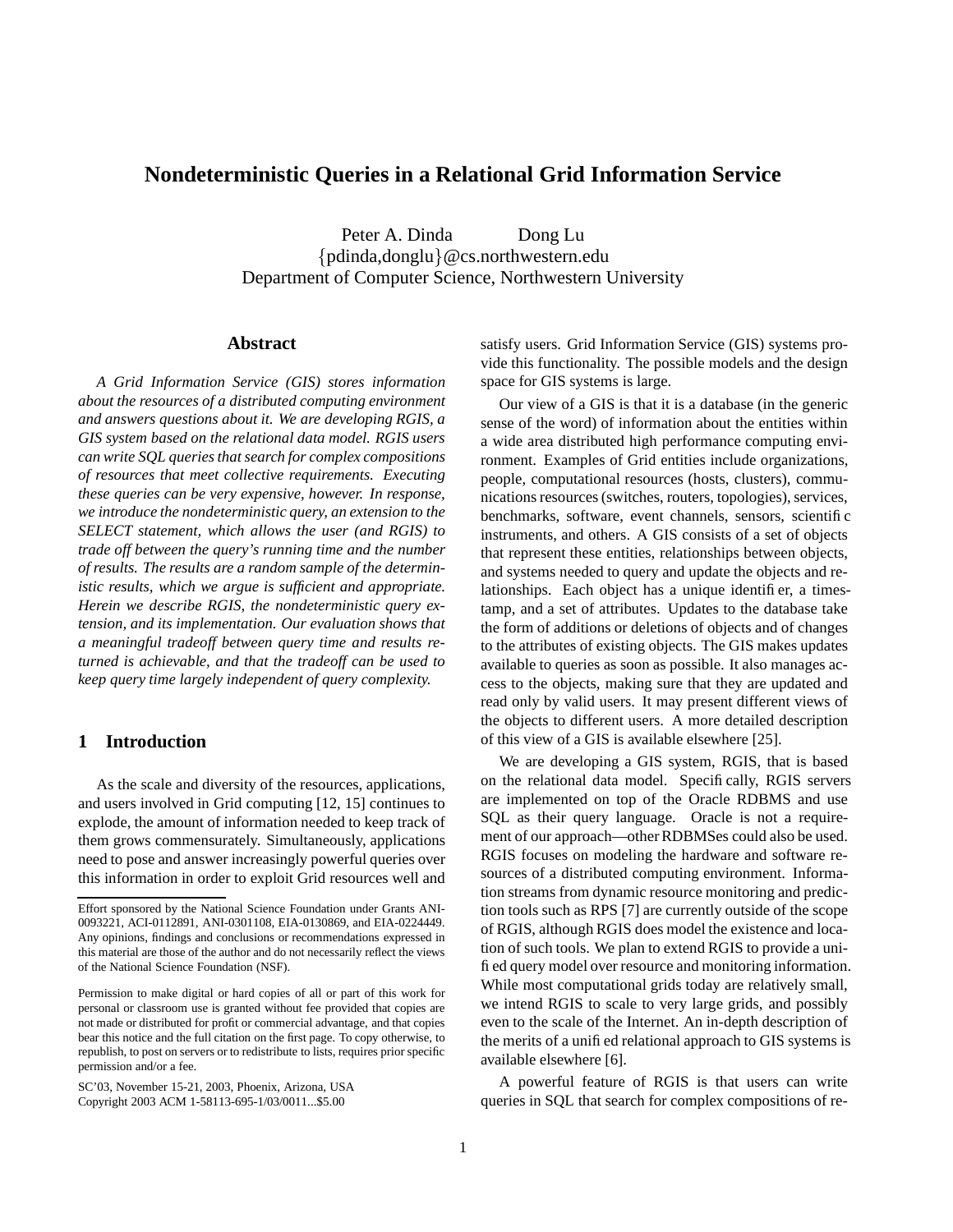sources, such as groups of hosts and network resources, that meet collective requirements. These queries can be very expensive to execute, however. In response, we have introduced an extension to the SQL select statement that we call the nondeterministic query. In essence, the nondeterministic query extension allows the user (and RGIS) to trade off between the running time of a query (and the load it places on an RGIS server) and the number of results returned. The result set is a random sample of the result set of the deterministic version of the query, which we argue is sufficient and appropriate for a GIS. We implement nondeterministic queries using a combination of query rewriting, schema extensions, indices, and randomness. No changes to the RDBMS are needed. Combined with two other query extensions, scoped queries and approximate queries, which are described elsewhere [22], nondeterministic queries make it possible to ask complex questions of RGIS and get useful responses quickly.

In this paper, we describe RGIS, the nondeterministic query extension, and its implementation. We also present a performance evaluation of our implementation, populating our database with networks as large as five million hosts using our GridG [21] grid generator tool. The evaluation shows that a meaningful tradeoff between query processing time and result set size is possible using nondeterministic queries, and that we can use that tradeoff to keep query running time largely independent of query complexity. These results suggest that we can deliver powerful relational queries to users.

## **2 Related work**

The data model, query language, and implementation of GISes and similar services that store the information about networked resources has been evolving for some time.

Today, many sites that provide externally accessible computing resources make a description of those machines available as web pages. Web search engines are often used to find appropriate resources. This has been aided significantly by the advent of highly discriminating search algorithms for arbitrary documents, such as PageRank [3]. By providing highly structured data, most GIS systems aim to provide more sophisticated queries.

Within the networking community, SLP [36] has been proposed as a standard for discovering services. The DNS name service [2] is universally used. DNS maps a hierarchical name (a path) to a blob of information and is typically used to resolve hostnames to IP addresses. Protocols for constructing and querying hierarchical distributed databases such as X.500 [17] and LDAP [16] can be viewed as extensions to this idea, although hierarchical databases predate DNS. Each node on an LDAP tree can have multiple typed attributes associated with it. An LDAP query is a traversal

of a subtree that returns nodes whose attributes satisfy the query constraints. Each subtree can be serviced by a different LDAP server, making it straightforward to partition responsibility and security over multiple sites. In contrast to these approaches, RGIS builds on a relational data model instead of a hierarchical data model.

Within the distributed systems community, service location and naming services are basic needs. DCE [32], CORBA [23], and Java's Jini Framework [37] include these services. In DCE and CORBA, the service and the query consists of a type specification for a procedure or object (the interface) and the result is matching instances. Jini uses a more general tuple of attribute-value pairs as the service descriptor, and a tuple of attribute constraints as the query. One strand of recent research [1, 35, 18, 33] has focused on timelines of updates and on how services can push updates to users. Another strand has focused on distributing data throughout the network and then routing queries to likely nodes where matching data may reside using distributed hash tables [30, 28]. In contrast to these systems, RGIS attempts to provide compositional queries (joins) where collections of objects are needed to satisfy the query.

The Grid computing community has seen an explosion of work on GIS systems. The most relevant systems are Globus MDS2 [5], the Condor Matchmaker [26], and R-GMA [11]. MDS2 is based on LDAP and defines a schema (the attribute types) that can be associated with nodes in the tree. In contrast, RGIS uses a relational data model.

In the Condor Matchmaker, *both* resources and queries are collections of attributes and constraints. This enables bilateral matchmaking, where both the resource owner and the querier can constrain which results are returned on a query. Bilateral matching is a very fast process. Condor Matchmaker was later extended to support gang-matching, meaning that a query can be written that requires more than one resource to be satisfied [27]. Gang-matching is implemented using prioritized search with backtracking, which is more expensive than the search for bilateral matchmaking. Recently, Liu and Foster have proposed a matchmaking scheme and developed a system, Redline, in which the language for constraints enables the definition of constraint satisfaction problems (CSPs) [19]. CSPs are NP-Hard and are solved using the heuristic techniques implemented in an underlying CSP solver.

R-GMA [11] is close to our work in that it also proposes a relational data model for GIS systems. RGIS differs from R-GMA in two ways that are relevant to this paper. First, R-GMA focuses currently on dynamic properties of resources (e.g., load), while RGIS focuses currently on relatively static properties (e.g., memory). Both systems are evolving to unify static and dynamic information, however. The success of R-GMA suggests that effectively incorporating dynamic information into RGIS is feasible. Our second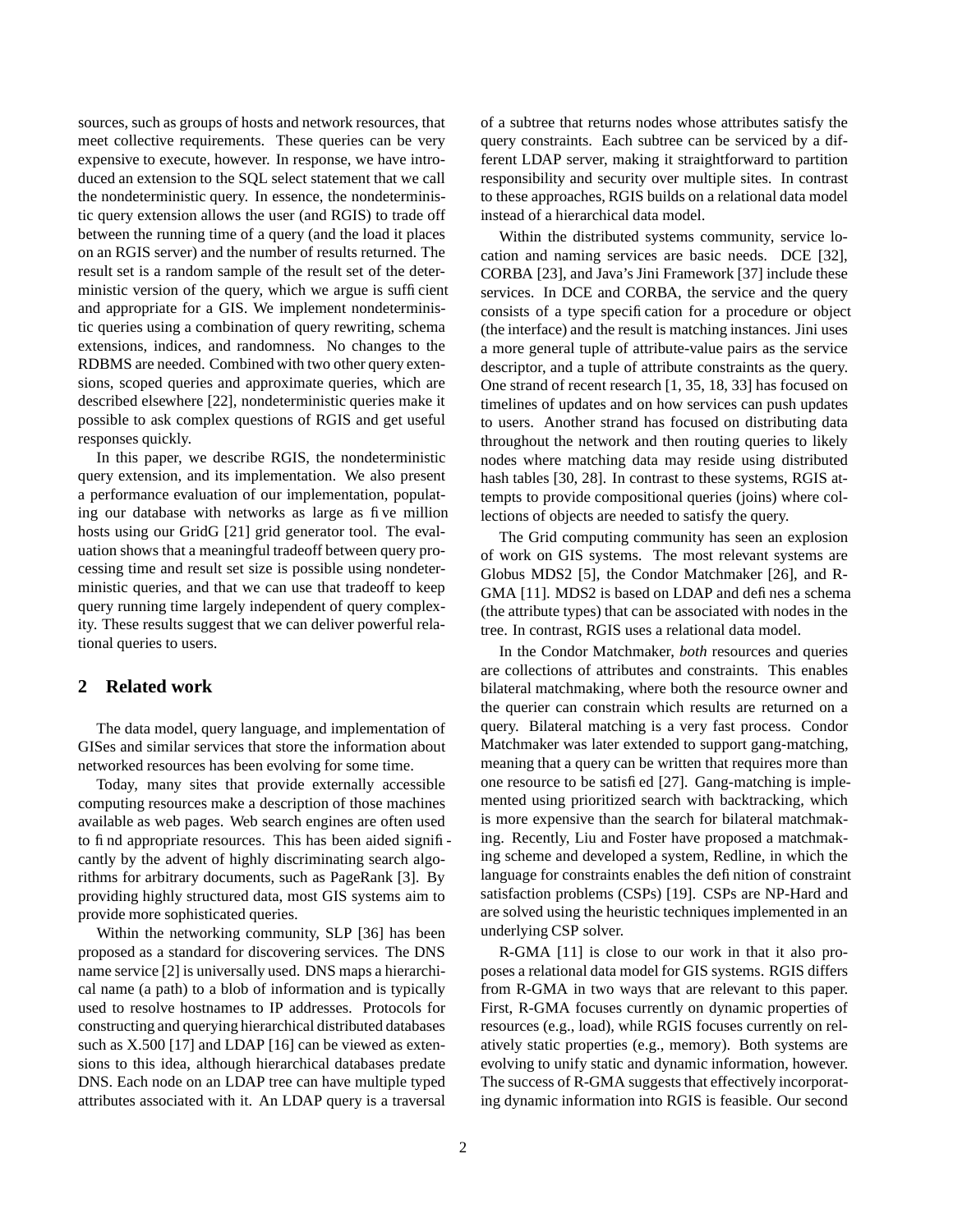

**Figure 1. RGIS Structure.**

difference is RGIS's support for nondeterministic queries, as described here.

Interestingly, by enabling what we call compositional queries, the Condor Matchmaker with gang-matching, Redline, R-GMA, and RGIS run into the same problem: the exploding cost of query execution. Each system deals with this problem in a different, heuristic manner. This paper describes and evaluates RGIS's approach to this problem, which is random sampling. While there has has been considerable work in how to build random sampling directly into database systems (Olken's dissertation [24] is a good introduction to this), reducing cardinality of results [4], and incremental queries [31], current database systems do not support these features. RGIS builds its random sampling on top of unmodified ordinary database systems using query rewriting, schema extensions, indices, and randomness.

Efforts to define the broad structure of the computational grids[14] and standardize the specifics of interaction among components [13] suggest that there are roles for multiple kinds of GIS systems, and that different systems can and will interoperate.

### **3 Design of the RGIS system**

Figure 1 illustrates the structure of the RGIS system, focusing on a single RGIS server. We expect that each site within a computational grid will run one such server, although multiple servers per site can also be supported. The goal of the RGIS server for a site is to provide a view of the computational grid appropriate to that site's users. A site's RGIS server is responsible for all queries issued by users on the site.

An RGIS server is built around an RDBMS system. At the present time, we use Oracle 9i Enterprise Edition, but our system could also be based on other RDBMS systems such as DB2, MS SQL Server, Postgres, and MySQL. A early implementation of our work used MySQL. Like most serious database systems, Oracle provides a single front-end interface to multiple back-end implementations. In particular, this provides platform independence (Oracle runs on many operating systems and platforms) and intra-site scalability (Oracle has a variety of implementations, including a Parallel Server product that scales over clusters). All components of RGIS above the database front end are written in Perl for portability.

RGIS includes a type system to identify a wide range of components including hosts, routers, switches and hubs at layers 2 and 1, links at layers 3 through 1, paths at layer 3, benchmarks, operating systems, operating system vendors and versions, switches, switch vendors, software modules, running software, and communication endpoints. The idea of modeling networks at layer 2 and below, which can be quite useful in mapping applications, is inspired by the Remos system's bridge discovery collector [20]. Typed objects are inserted into the database by updating one or more tables. An object is also identified in a special table (insertids) by a unique insertion identifier, a timestamp (NTP is assumed), and ancillary information to support our specialized needs, such as nondeterministic queries, and to link virtual resources with physical resources [10]. Every other table that is updated includes this insertion id, hence making it easy to find all elements of an object, no matter what tables it spans.

The RGIS schema includes the sequences, tables, constraints, triggers, and indices that represent our grid modeling efforts. Figure 2 shows a high-level view of the RGIS schema, focusing on the representation of a host computer. Figure 3 gives details of the current implementation of the host-specific tables.

Given transactional updates, the constraints and triggers are designed to keep the database in a consistent state. We use Oracle's access control mechanisms to assure that insertions, updates, and deletions occur only via stored procedures that force transactions. For every type of object, there is an associated PL/SQL package (essentially, a class) that provides this functionality. Each package also includes nontransactional versions of the operations which very privileged users can use to batch multiple updates together into a single transaction. The code to implement each package is generated automatically using templates written in Perl.

Layered on top of the RDBMS front-end is a query manager/rewriter, and an update manager. Together, these two provide the core application interface to an RGIS server. This interface is exported through a layer that provides au-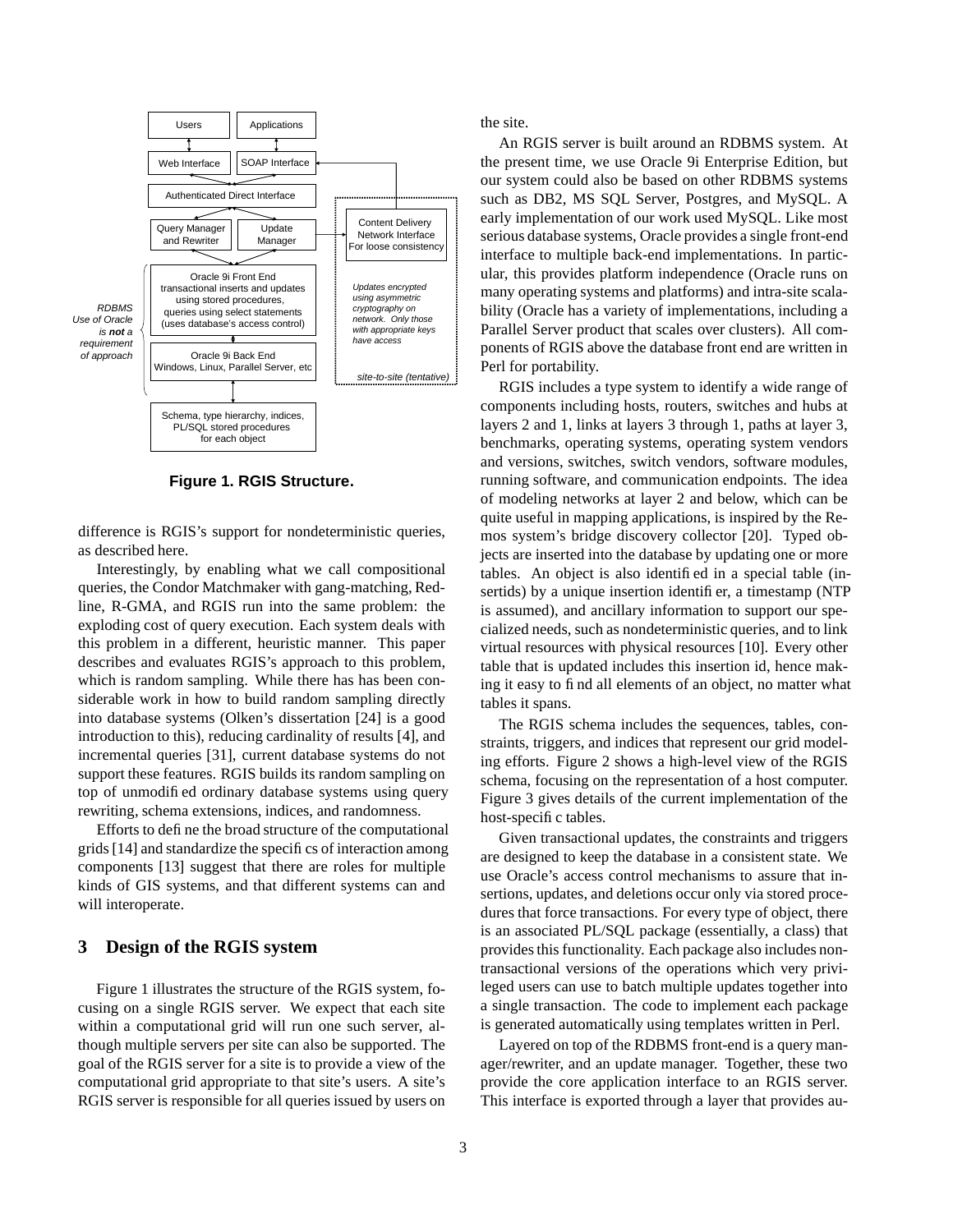

**Figure 2. Overview of the RGIS Schema. Highlighted are the minimum tables used to represent a host. A host may also be represented in the leases table if it may leave the system, the virtuals table if it is a virtual machine, and the futures table, if it is not yet instantiated.**

thentication of the user and check of his capabilities for each request, mapping from an external notion of user to a database-local notion of user. This interface in turn is made visible to the outside world via a web interface (Figure 4), and a SOAP interface, both running over the encrypted HTTPS protocol.

The update manager aggregates updates (insertions of new objects, deletions of existing objects, and changes to the properties of existing objects) coming from local sources and remote sources and batches them into transactions for the RDBMS. In this role, it can prioritize updates and also control the rate of updates and the update latencies going into the database.

RGIS servers do not talk directly with each other, but indirectly via a content delivery network (CDN), which is used solely to propagate updates to friendly RGIS servers. There is no implicit notion of trust among RGIS servers. If a site is interested in receiving updates from a remote RGIS server, it must arrange with the remote administrator

CREATE table hosts ( distip varchar2(15) not null primary key. name varchar2(256) default('UNKNOWN'), numproc number default(1), mhz number default(0), constraint good\_mhz\_hosts check (mhz>=0), arch varchar2(32) default('UNKNOWN'), constraint good\_arch\_hosts foreign key (arch) references archtypes(name), hwvendor VARCHAR2(32) DEFAULT('UNKNOWN'), constraint good\_hw\_hosts foreign key (hwvendor) references hardwarevendors(name), os varchar2(32) default('UNKNOWN'), constraint good\_os\_hosts foreign key (os) references ostypes(name), osvendor varchar2(32) default('UNKNOWN'), constraint good\_osv\_hosts foreign key (osvendor) references osvendors(name), osver varchar2(256) default('UNKNOWN'), kernelver varchar2(256) default('UNKNOWN'), mem\_mb number default(0), constraint good\_mem\_hosts check (mem\_mb>=0), vmem\_mb number default(0), constraint good\_vmem\_hosts check (vmem\_mb>=0), disk qb number default(0), constraint good\_disk\_hosts check (disk\_gb>=0), location varchar2(256) default('UNKNOWN'), owner varchar2(256) default('UNKNOWN'), description varchar2(256), insertid number not null unique, constraint good\_insert\_hosts foreign key (insertid) references insertids(insertid) ON DELETE cascade ); CREATE table insertids ( note varchar2(256), time timestamp not null, insertid number not null primary key, rand number not null ); CREATE table ipassocs ( distip varchar2(15) not null, ip varchar2(15) not null primary key, insertid number not null, constraint good\_insert\_ipassocs foreign key (insertid) references insertids(insertid) ON DELETE cascade  $\lambda$ ;

**Figure 3. Specific SQL representation of a host. Definitions of indices elided.**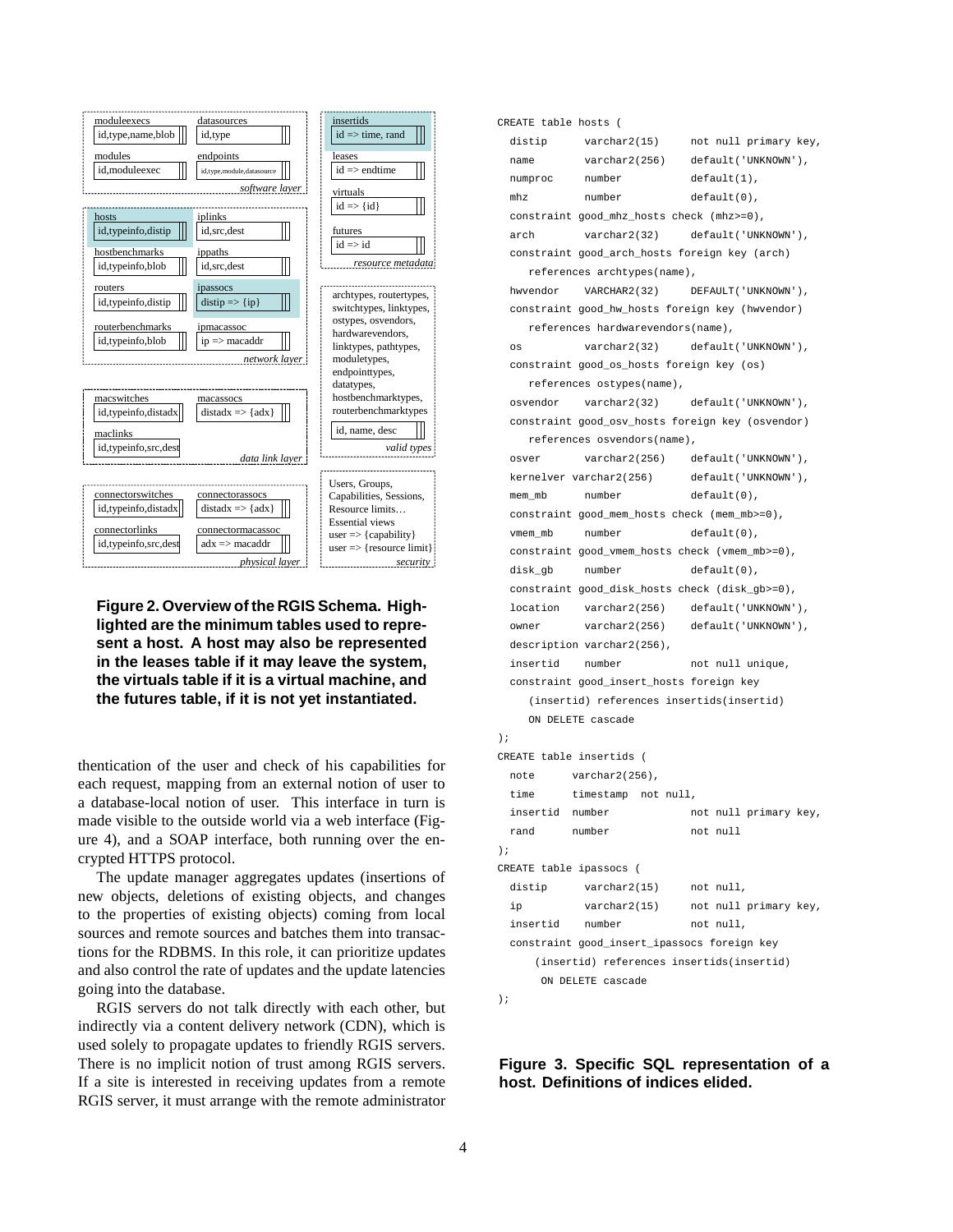

**Figure 4. RGIS web interface.**

to create a key pair. Each update to the local RGIS serer is then encrypted in a manner similar to PGP multiple destination messages, making it readable only to those RGIS servers that hold one of the perhaps many keys used in the encryption process. The CDN is used to send the update to the group of all those holding keys, using, for example, application-layer multicast for efficiency. If a higher level of trust between the two RGIS servers exists, finer grain information control is also possible: the update can contain a list of user keys, one of which must be matched before an RGIS server will use the update to answer a query. An RGIS server combines local updates and remote updates to create a view of the computational grid that corresponds to that which its users have access.

In the limit, each RGIS server could contain data about all resources on a wide area network, although we expect this will rarely happen. Although this is clearly asymptotically unscalable, it is not unreasonable for computational grids of likely size. Consider a computational grid of one billion hosts and routers (about five times the current size of the Internet). With two kilobytes of information per host, about 2 TB of data storage would be necessary in the RGIS server. This requires less than \$10,000 of disk storage using



**Figure 5. Insert, update, and delete rates.**

a modern direct-attach RAID box, making it clearly within the realm of possibility. Furthermore, the \$/MB of disk capacity is shrinking much faster than the Internet is growing. Update rates can be an issue, but three things ameliorate this. First, we can achieve quite high update rates on offthe-shelf RDBMS systems such as Oracle. Figure 5 shows the rates for insertions, updates, and deletions in RGIS with different size databases running on our hardware (See Section 5 for details about the hardware and software configuration). Here an insert means adding a host to the database, which involves a transactional modification of a sequence and three tables, an update means modifying the memory attribute of a host already in the database, which is a transactional modification of two tables, and delete means to remove a host from the database, transactionally modifying three tables. Second, bandwidth into a site grows with the update rate, since the update rate grows with the number of hosts and routers. Third, RDBMS systems such as Oracle and DB2 can scale over clustered servers to support very high update rates. In effect, we can leverage the existing TPC-C online transaction processing benchmark competition [34] to address the updates.

A site sends queries only to its RGIS server. This ties the resources a site is willing to commit to its RGIS server to the number and kind of queries it wants to make. This is vital because the nature of many RGIS queries is similar to decision support queries (TPC-H [34]) in relational database systems. Such queries can be very expensive to execute and so are unlikely to be welcome on foreign RGIS servers.

The goal of the query manager/rewriter is to shape the query workload so that it can be effectively executed by the RDBMS, by which we mean that the load on the RDBMS is kept below one and individual queries finish quickly. Queries take the form of select statements written in a slightly extended form of SQL. The query manager/rewriter translates queries into the underlying SQL dialect, *modify-*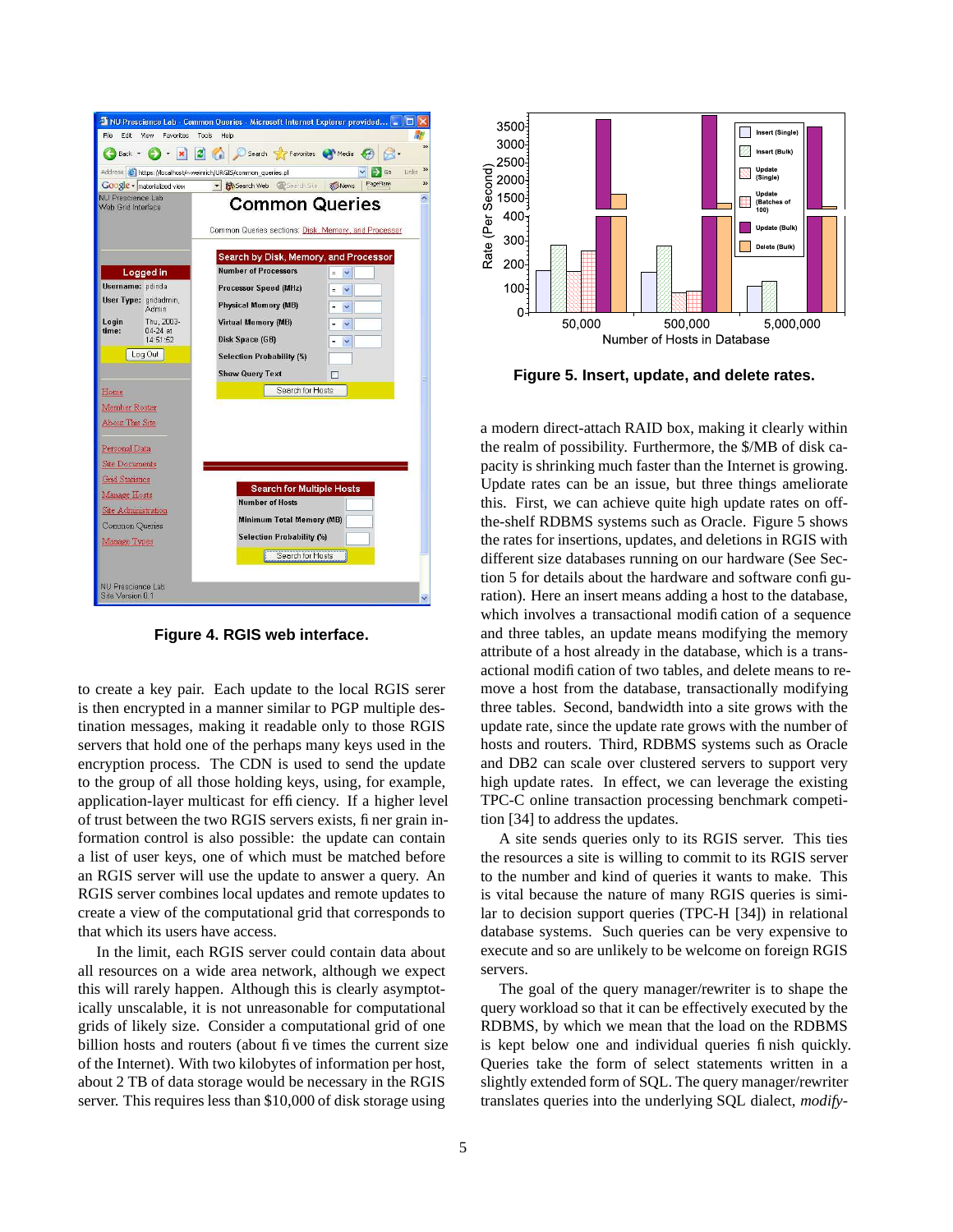"Find 2 hosts with Linux that together have 3 GB of RAM"

select h1.insertid, h2.insertid from hosts h1, hosts h2 where h1.os='LINUX' and h2.os='LINUX' and h1.mem\_mb+h2.mem\_mb>=3072

#### **Figure 6. An RGIS Query.**

*ing the query semantics to balance between the needs of the query and the needs of the system*. In essence, the query manager/rewriter can trade off between the result set size for a query and the resources the query requires to execute. The adaptation mechanism it uses is the selection probability for inputs of the query. The next section describes this idea in detail.

#### **4 Nondeterministic queries**

Parallel and distributed applications are not interested in individual resources per se, but rather in compositions of them. For example, suppose a data parallel program has been compiled to run on four processors. At startup, it will want to ask questions such as "find me a set of four unique hosts which in total have between 0.5 and 1 GB of memory and which are connected by network paths that can provide at least 2 MB/s of bandwidth with no more than 100 milliseconds of latency." Such questions can be readily posed to RGIS using the SQL language. Indeed, SQL lets the application or user combine multiple resources in arbitrary ways. Figure 6 shows a simple RGIS query that is searching for all pairs of hosts that both run the Linux operating system and together have at least 3 GB of RAM. For clarity in this example query, we omit the constraint that the two machines be distinct. In our evaluation, where in part we use similar queries, we introduce this constraint.

Because the query is declarative, there is significant room for the query optimizer in the RDBMS to make the query efficient. It also means that the query is independent of the underlying RDBMS implementation that is being used. The same query may run today on a basic Windows implementation of Oracle, while tomorrow it may be run by a parallel implementation of Oracle on a cluster or SMP. The query is also independent of the indices created by the database or by the database administrator. Hence, if this form of query becomes common, the administrator can create indices to speed it up. Finally, if queries are written in ANSI standard SQL, the underlying RDBMS can be changed without changing the query. Common queries can also be provided as materialized (i.e., precomputed) views

on the database.

Unfortunately, queries such as the one in Figure 6 can be very expensive to execute, especially as the number of joins (number of hosts in the query in this example) grows. In the worst case, the query cost can grow exponentially with the number of joins. Not only must individual queries not take long periods of time to execute, an RGIS server must also be able to handle the query workload of a whole site. If we supported such queries directly, we would very soon begin disappointing users and overloading the RGIS server.

#### **Deficiencies of limited deterministic queries**

One approach to reducing the work involved in answering a query is to limit the size of the result set that is returned (using "rownum<N" as part of the where clause in Oracle, or MySQL's "limit" clause, for example). The query would then only run until the specified number or rows was returned. We'll refer to this as a limited deterministic query. It is intuitive why a limited deterministic query would be reasonable from an application's perspective. The application making the query of Figure 6 is not interested in *all* pairs of hosts that meet its requirements. It is merely trying to find *some* pairs that do.

Limiting result set size has two serious problems, however. First, the computational time for the query is not directly proportional to the result set size—it depends on the data distribution in the input tables. Continuing the example, the rarer that pairs of hosts that meet the requirements are, the longer a limited query will run. In the worst case, the RDBMS may have to scan the cross product of the hosts table to the very end to find a single match, making this query as expensive as one without limits. The other problem with the limited deterministic query is that the query returns exactly the same results each time it is run. Suppose there are 10 pairs of hosts that are appropriate, but the query is limited to one pair. Different applications making the same query would end up choosing the same pair, leading to contention. In general, limited deterministic queries can lead to certain resources suffering contention hotspots merely due to where they happen to be placed in the database.

#### **Implementing nondeterministic queries**

RGIS limits query running time (and load) and avoids contention through the use of nondeterministic queries. The left-hand side of Figure 7 shows a nondeterministic, timebounded version of the earlier query. The additions to the query are shown in italics. A nondeterministic query returns a random subset of the full set of query results. The computational cost of the query is controlled by the *selection probability*, which is derived from the time limit of the "within" clause and the current load on the RGIS server. The selec-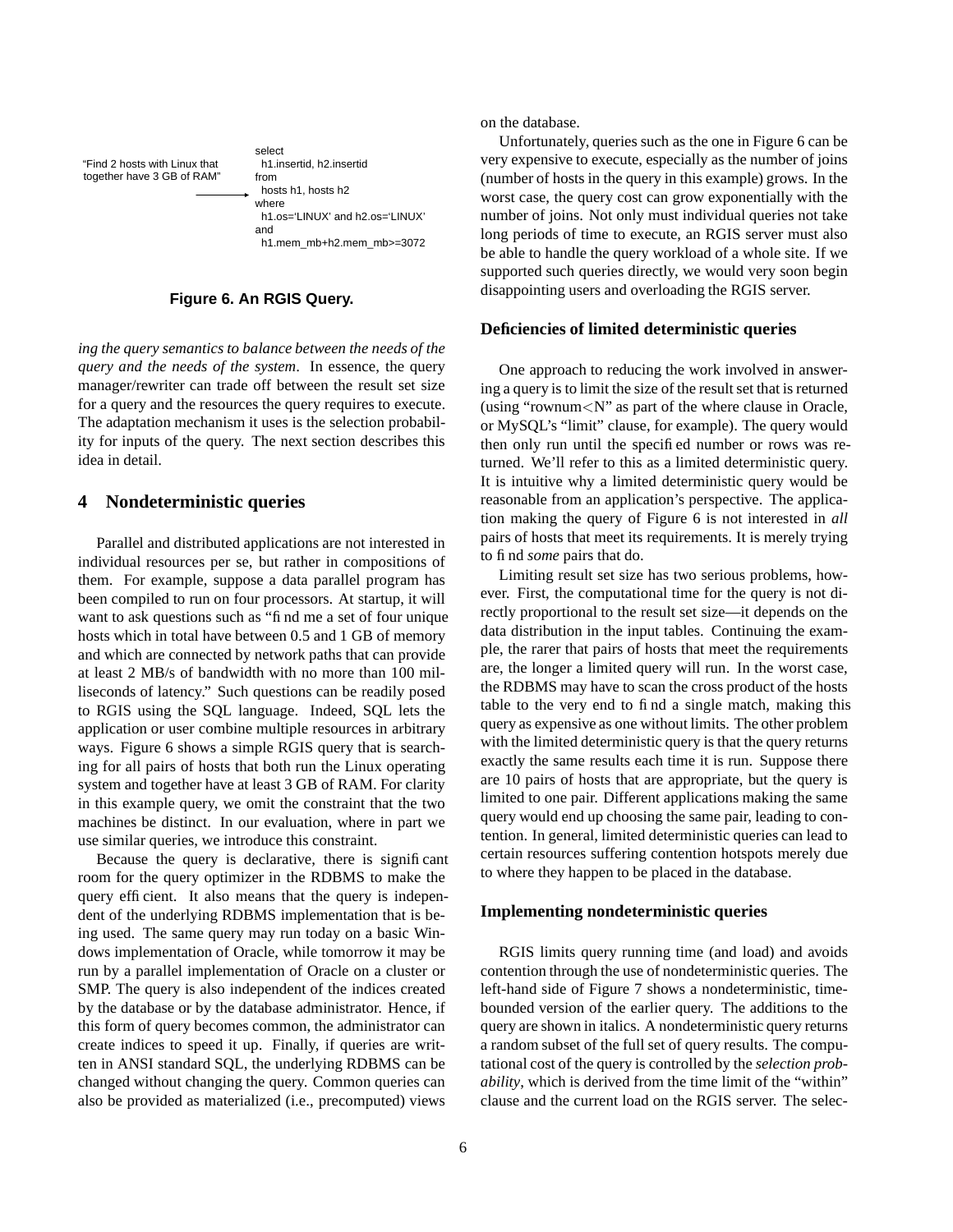

**Figure 7. An RGIS nondeterministic query and its implementation.**

tion probability is the probability that a row of an input table will be included in the join. Intuitively, as the load increases or the time limit shrinks, the selection probability shrinks. As the selection probability shrinks, so does the amount of work needed to perform the query and the expected number of rows returned by it. Each time the query is run, the rows returned are different while the computational cost of getting them stays roughly the same.

We implement nondeterministic queries using a combination of query rewriting, schema extensions, indices, and randomness. No changes to the RDBMS are needed. When a nondeterministic query is posed to the query manager/rewriter, it determines a selection probability,  $p$ , for the query. Associated with each object inserted into the database (in the insertids table), at insert time, is a random number, ranging from  $R_{min}$  to  $R_{max}$ , for a range,  $R = R_{max} - R_{min}$ . We translate the p into a subrange,  $r = pR$ . Next, for each input table  $T_i$  in the query, we add a where clause that constrains rows in that table to have associated random numbers in the range  $[s_i, s_i + r]$ , where  $s_i$  is chosen from a uniform random distribution over  $[R_{min}, R_{max}]$  at query translation time.

It is important to note that this approach has a grouping effect that should ideally not occur in an implementation of random sampling. Two objects inserted into the database may be assigned nearby random numbers. Hence, if one is chosen, there is a greater likelihood that the other will also be chosen. With small selection probabilities, the effect is negligible. However, to ameliorate it, we regularly "reshuffle" the insertids table, assigning new random numbers to objects.

In addition to the random numbers associated with each object in the database, the database also includes indices on these random numbers and on their associations with other attributes. These indices help to make the random sampling fast. In the next section, we will evaluate the effectiveness of nondeterministic queries for limiting query time and load.

#### **Scoped and approximate queries**

RGIS also supports two other methods for speeding up queries by modifying their semantics, scoping and approximation [22]. It is a common misconception that, unlike hierarchical data models, it is impossible to scope queries in the relational data model. In actuality, it is schema-dependent. Because the RGIS schema models the network, it is possible to scope queries with respect to the network, either by prefix-matching against IP addresses or by rooting the query at a router or switch. Like nondeterministic queries, scoped queries return a subset of all possible results. We also exploit the network structure by approximating large joins with complex constraints with smaller joins and simpler constraints. Approximate queries return a set of results that overlaps with the set of all possible results. The remainder of this paper focuses on nondeterministic queries.

#### **Common queries**

One issue with relational queries is that their power comes with significant complexity. Indeed, in industry, the development of relational queries and their optimization is often allotted to a specialist. To address this, we are developing a set of "common queries", which are essentially Perl scripts that generate queries for what we believe will be common forms of questions. However, it is possible that the role of a "grid query developer" may also need to exist.

#### **5 Evaluating nondeterministic queries**

Our evaluation of nondeterministic queries examines how the query run time and the result set size depends on the database size, the selection probability, and the complexity of the query. We use two different queries. The first looks for groups of hosts that together have a given amount of memory. The second looks for two hosts of the same operating system that are directly connected.

Unless otherwise noted, our experimental infrastructure is based on Oracle 9i Enterprise Edition running on Red Hat Linux 7.1 on a dedicated Dell PowerEdge 4400 server. The server has two 1 GHz Xeon processors, 2 GB of main memory, and a PERC3DI RAID controller producing about 240 GB of RAID 5 storage over eight 36 GB U3 SCSI disks.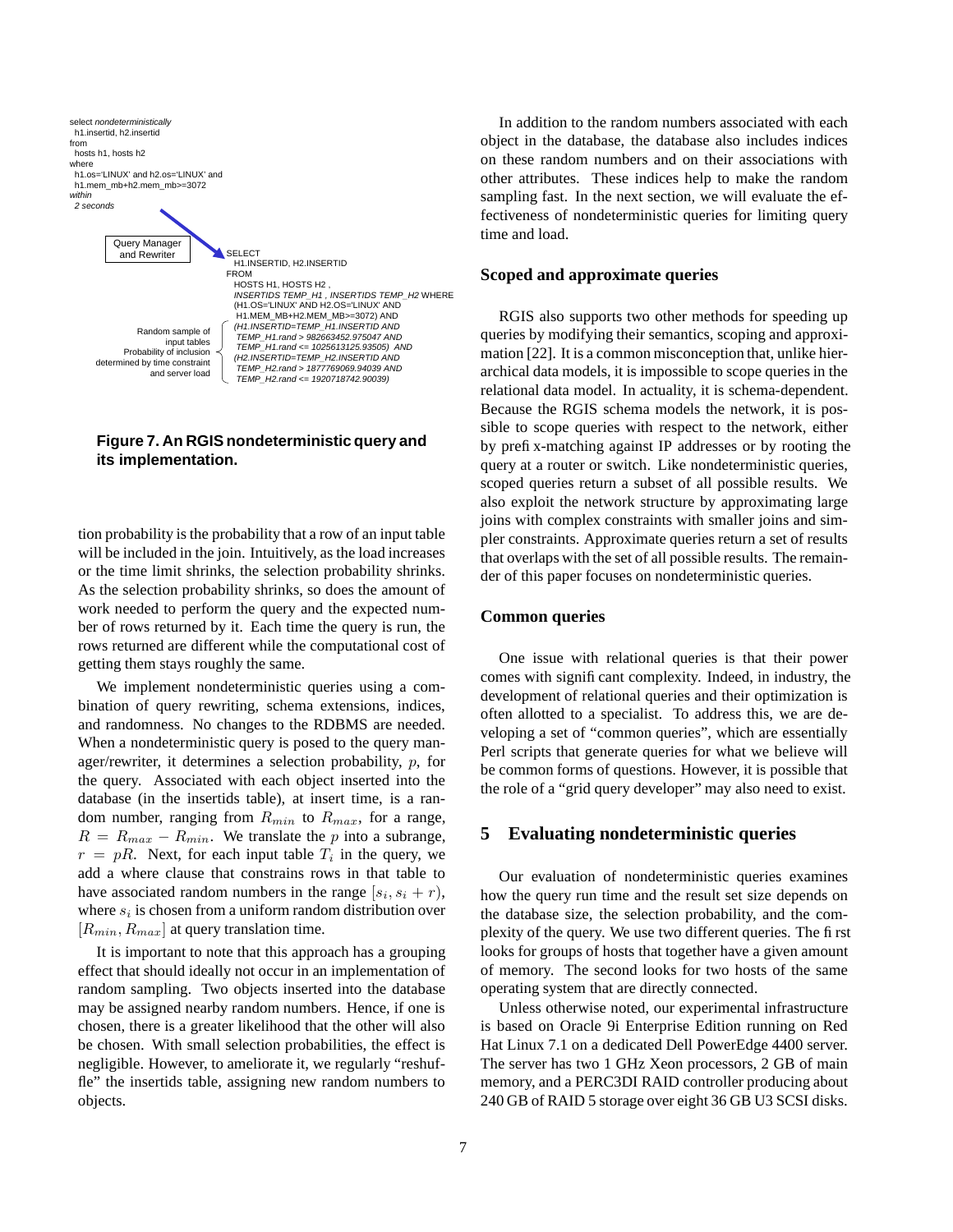

**Figure 8. GridG Architecture.**

## **GridG: realistic synthetic grids**

To evaluate queries, we must first populate our database. We did this using GridG [21], our tool kit for generating realistic computing grids. GridG generates a Grid as an annotated topology network graph in which hosts, routers and other network devices are represented as nodes. The topology has a hierarchical structure and also conforms to the power laws of Internet topology [9]. Annotations include memory, clock speed, CPU type, number of CPUs, operating system type, link bandwidths, router bandwidths, etc. Figure 8 illustrates the architecture of GridG.

In the following, we will separately describe the GridG parameters used in evaluating each form of query. In general, we populated our database using power law distributions found for routers in the Internet [9] and the memory distribution found in Smith, et al's study of MDS server contents [29].

#### **"Find n hosts with at least 3 GB of memory"**

This query is a generalization of our running example from Section 4, but parameterized to find  $n$  different hosts. A four host example is shown in Figure 9. What is returned are the distinguished IP addresses of the hosts. Note that while such queries can become quite complex as the number of hosts grows, they can generally be automatically generated very easily.

To evaluate the performance of queries like this, we needed to populate the database with large numbers of hosts whose memory sizes were distributed in meaningful ways. To do this, we studied (anonymized) data dumps from the MDS servers running on several large grids, and data provided by the BOINC project at Berkeley. The largest dataset was one collected by Smith, et al [29]. Smith's dataset contains fewer than a thousand hosts. We extracted memory sizes from Smith dataset and then configured GridG to generate hosts with the same memory size distribution. Figure 10 shows the memory size distribution.

Using the memory size distribution, we generated grids of 50,000, 500,000, and 5,000,000 hosts with GridG. For each grid, we evaluated 2, 4, 8, and 16 host versions (using select nondeterministically h1.distip, h2.distip, h3.distip, h4.distip from hosts h1, hosts h2, hosts h3, hosts h4 where h1.mem\_mb+h2.mem\_mb +h3.mem\_mb+h4.mem\_mb>3072 and h1.insertid<>h2.insertid and h1.insertid<>h3.insertid and h1.insertid<>h4.insertid and h2.insertid<>h3.insertid and h<sub>2</sub>.insertid<>h4.insertid and h3.insertid<>h4.insertid within 1 seconds;

**Figure 9. Sample query to find 4 hosts with minimum memory over 3GB.**



**Figure 10. MDS memory size distribution.**

2, 4, 8, and 16-way joins) of the query, varying selection probabilities. We ran each query five times, measuring the query running time and the number of rows returned by the query. We report the mean, minimum, and maximum of the five runs. Figure 11 shows all the performance data.

In addition to the nondeterministic queries, we also evaluated the performance of deterministic and limited deterministic versions of the simplest query (2 way join) on the smallest number of hosts (50K), data that occupies the first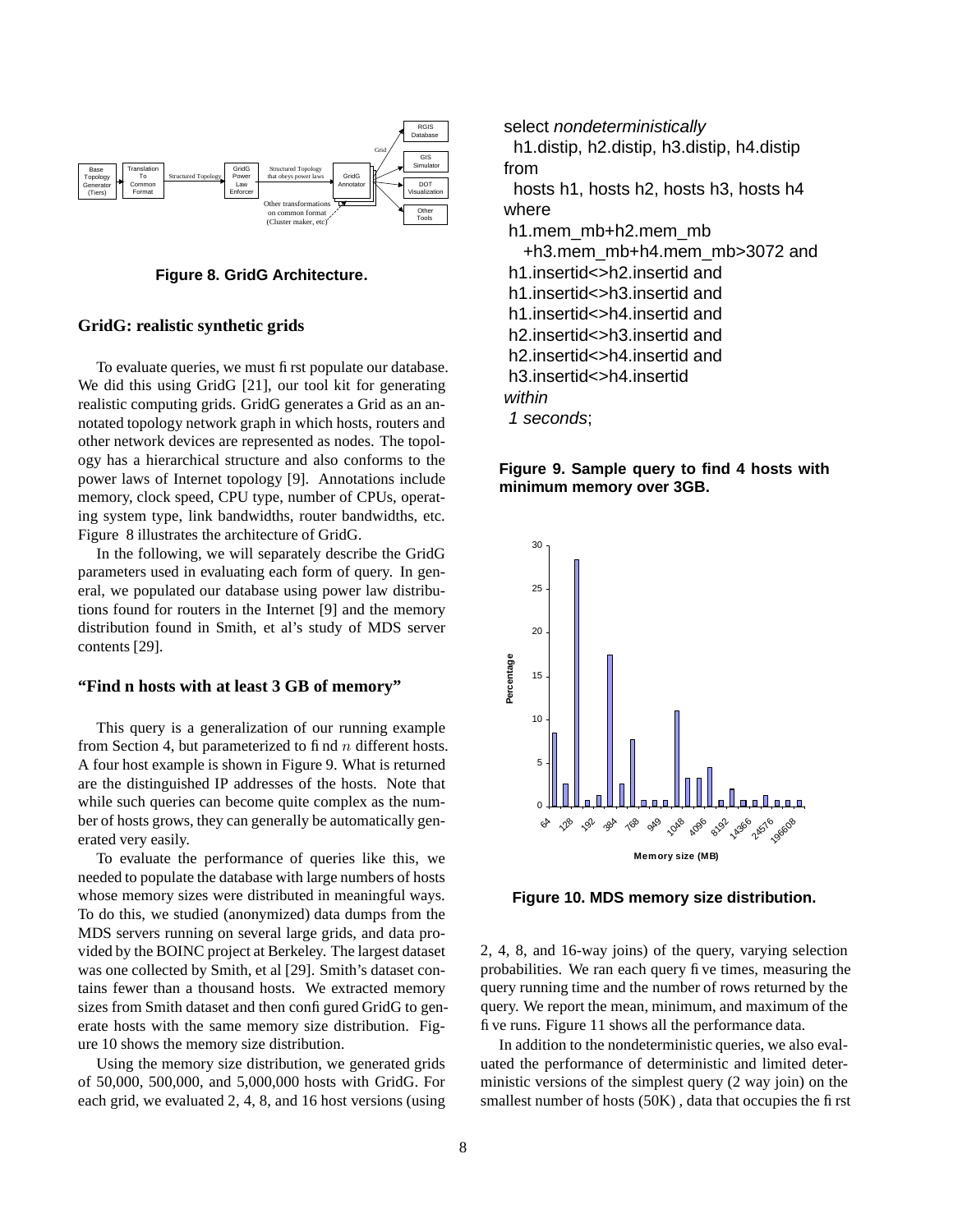|                                    |                               |                              | Number of rows selected |                          |                          | <b>Ouery Time</b> (seconds) |                          |            |
|------------------------------------|-------------------------------|------------------------------|-------------------------|--------------------------|--------------------------|-----------------------------|--------------------------|------------|
| Number of Hosts<br>Number of joins |                               | <b>Selection Probability</b> | Average                 | Min                      | Max                      | Average                     | Min                      | Max        |
| 50K                                | 2 way                         | deterministic                |                         | $\overline{\phantom{a}}$ | $\overline{\phantom{a}}$ | $> 1$ hour                  | $> 1$ hour               | $> 1$ hour |
| 50K                                | 2 way                         | limited deterministic        | 1,10                    | 1,10                     | 1,10                     | 0.13                        | $\overline{\phantom{a}}$ |            |
|                                    |                               | 1 or 10 rows                 |                         |                          |                          |                             |                          |            |
| 50K                                | 2 way                         | 0.001                        | 562                     | 261                      | 933                      | 0.42                        | 0.376                    | 0.463      |
|                                    | 0.01                          |                              | 55729                   | 50093                    | 66803                    | 17.8                        | 17.3                     | 18.7       |
|                                    | 4 way                         | 0.0001                       | 527                     | 111                      | 1343                     | 0.35                        | 0.3                      | 0.45       |
|                                    | 0.0005                        |                              | 131791                  | 69357                    | 181139                   | 26.3                        | 12.1                     | 34.2       |
|                                    | 8 way                         | 0.00005                      | 1156                    | $\overline{0}$           | 3103                     | 0.72                        | 0.53                     | 0.99       |
|                                    |                               | 0.0001                       | 178853                  | 1920                     | 597911                   | 29.3                        | 0.83                     | 102        |
|                                    | 16 way                        | 0.00001                      | $\mathbf{0}$            | $\mathbf{0}$             | $\overline{0}$           | 6.67                        | 6.64                     | 6.7        |
|                                    |                               | 0.00005                      | 298598                  | $\Omega$                 | 1492992                  | 81.3                        | 6.64                     | 380        |
| 500K                               | 2 way                         | 0.0001                       | 566                     | 299                      | 802                      | 0.81                        | 0.53                     | 0.94       |
|                                    |                               | 0.0005                       | 13048                   | 10620                    | 16168                    | 5.34                        | 4.42                     | 6.73       |
|                                    |                               | 0.001                        | 57524                   | 13048                    | 62340                    | 18.3                        | 16.3                     | 19.43      |
|                                    |                               | 0.002                        | 216382                  | 210290                   | 220030                   | 73.0                        | 70.0                     | 76.0       |
|                                    | 0.00001<br>4 way              |                              | 541                     | $\mathbf{0}$             | 1293                     | 0.36                        | 0.26                     | 0.48       |
|                                    |                               | 0.00005                      | 143226                  | 62853                    | 219366                   | 26                          | 18.2                     | 32.9       |
|                                    | 8 way                         | 0.000005                     | 1231                    | $\mathbf{0}$             | 6848                     | 0.69                        | 0.53                     | 1.3        |
|                                    | 0.00001<br>0.000001<br>16 way |                              | 54127                   | 9368                     | 130971                   | 9.1                         | 2.2                      | 19.9       |
|                                    |                               |                              | $\mathbf{0}$            | $\boldsymbol{0}$         | $\mathbf{0}$             | 6.65                        | 6.63                     | 6.7        |
|                                    |                               | 0.000005                     | 804533                  | $\mathbf{0}$             | 3930540                  | 115.6                       | 6.63                     | 523.6      |
| 5000K                              | 2 way                         | 0.00001                      | 507                     | 380                      | 635                      | 1.1                         | 0.96                     | 1.13       |
|                                    |                               | 0.0001                       | 60315                   | 52707                    | 70613                    | 22.4                        | 20.9                     | 23.9       |
|                                    | 4 way                         | 0.000001                     | 235                     | 20                       | 624                      | 0.55                        | 0.46                     | 0.65       |
|                                    |                               | 0.000005                     | 189920                  | 109533                   | 322668                   | 23.2                        | 17.5                     | 35.4       |
|                                    | 8 way                         | 0.0000005                    | 551                     | 138                      | 1296                     | 0.77                        | 0.71                     | 0.87       |
|                                    |                               | 0.000001                     | 272704                  | 110614                   | 674554                   | 28.9                        | 13.9                     | 68.2       |
| 0.0000001<br>16 way                |                               | $\boldsymbol{0}$             | $\mathbf{0}$            | $\theta$                 | 6.7                      | 6.69                        | 6.71                     |            |
|                                    |                               | 0.0000005                    | 121473                  | 0                        | 330884                   | 31                          | 6.7                      | 78.1       |

**Figure 11. Performance of nondeterministic queries with different sizes of grid, different numbers of hosts, and different selection probabilities.**

two rows of Figure 11. Notice that the purely deterministic query, which will eventually return all possible results, requires over an hour of running time. The limited deterministic query, which returns the first result, or the first 10 results, finished very quickly (0.13 s), but always returns the same results. The nondeterministic version of the same query executes more slowly, taking about twice as long even with a very low selection probability. However, following the discussion of Section 4, we now get a different set of results each time we run the query, and the query will do a fixed amount of work each time it is run. It is slower because there are two additional equijoins with the insertids table, as can be seen in Figure 7. This overhead is the cost for implementing random sampling above the database. A database engine that supported random sampling would not pay this penalty.

To better illustrate our results for nondeterministic queries, we show two slices through the table. We use the

500,000 host grid. Figure 12 shows the average number of results and the average query time for the two host version of the query as a function of the selection probability. The left hand scale corresponds to the query time, while the right hand scale shows the number of results. Note that all scales are logarithmic. These results show that it is possible to meaningfully trade off between query processing time and result set size. We can vary the query time and the result set size over several orders of magnitude by modulating the selection probability.

Figure 13 shows a second slice through our data. Once again, we have used the 500,000 host grid and show the average query time and result set size, but here we vary the complexity of query (the number of hosts asked for) and choose selection probabilities to try to keep the query time as constant as possible. The point here is that it is possible to use the selection probability to control the query time largely independent of query complexity.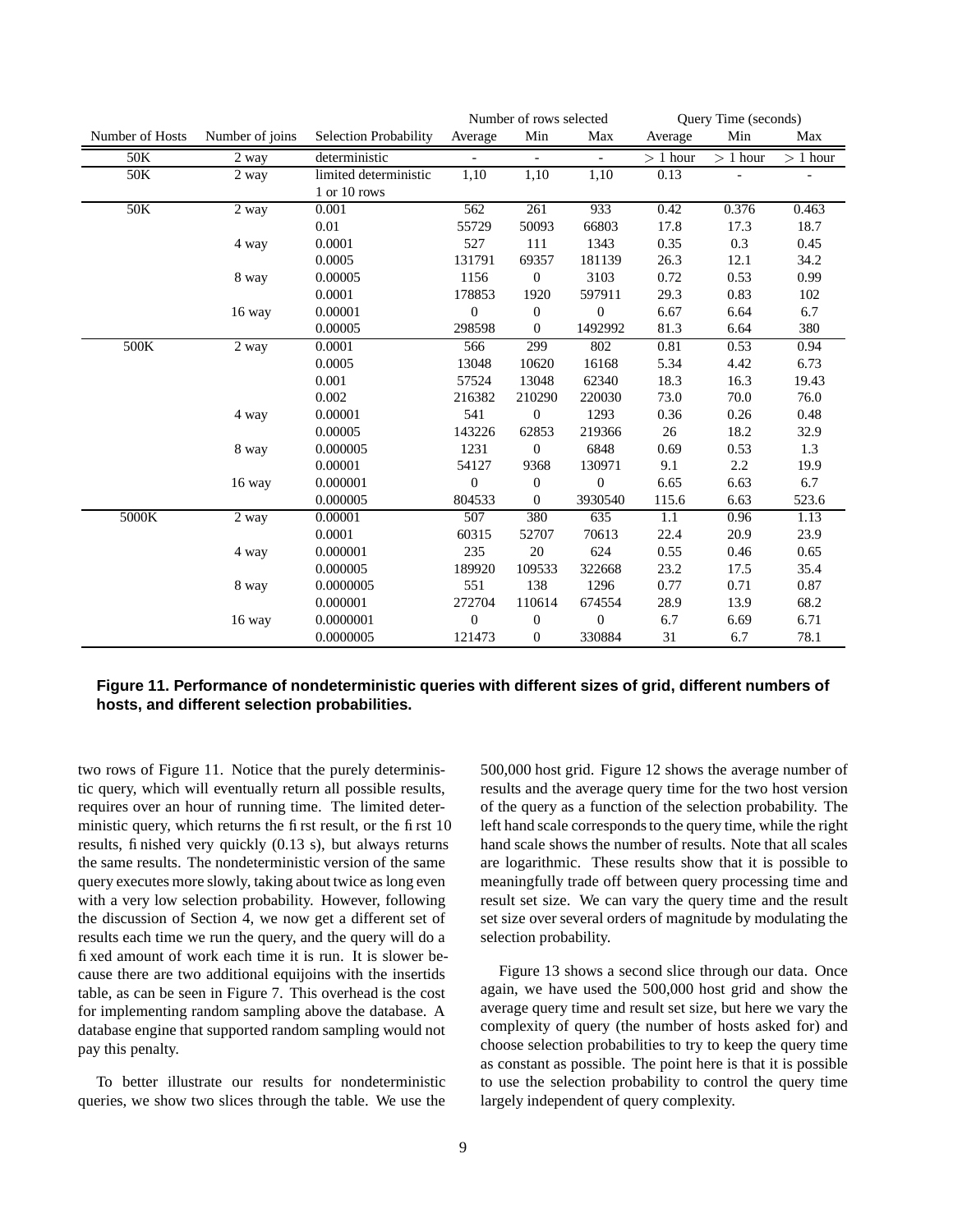

**Figure 12. Query time and number of selected rows versus selection probability.**



**Figure 13. Query time and number of selected rows versus number of hosts.**

# **Grid topology-related query**

Because RGIS also stores information about the network topology of a grid, we can include topology in our queries. For example, we can find the shortest paths between a pair of hosts, or all pairs shortest paths, or a group of hosts that are tightly connected. For example, "find n hosts with the same operating system and with a total memory of b bytes, all attached to the same router" would find tightly coupled groups of machines that could be used as clusters.

select nondeterministically h1.distip, h2.distip from hosts h1, hosts h2, iplinks links where h1.mem\_mb+h2.mem\_mb>1024 and h1.os=h2.os and h1.insertid<>h2.insertid and ((h1.distip=links.src and h2.distip=links.dest) or (h1.distip=links.dest and h2.distip=links.src)) within 1 seconds;

### **Figure 14. Sample query to find pairs of directly connected hosts.**

| Hosts | $\alpha$                         | O NW NM NL SW SM SL |  |                 |                 |      |
|-------|----------------------------------|---------------------|--|-----------------|-----------------|------|
|       | 10K 8.915 -2.49 1 20 10 10 10 50 |                     |  |                 |                 |      |
|       | 50K 8.915 -2.49 1 100 10 10 10   |                     |  |                 |                 | - 50 |
|       | 100K 8.915 -2.49 1 100 20        |                     |  | $\overline{10}$ | $\overline{10}$ | -50  |

# **Figure 15. Parameters passed to GridG in Topology related query datasets.**

Figure 14 illustrates a very simple such query which tries to find all pairs of hosts that are directly attached (at layer 3). The machines must have the same operating system and must have a total memory of at least 1 GB.

To evaluate such a query, we must first have a network topology. GridG network topologies are configured using eight parameters. Six determine the hierarchical structure of the generated Grid (these are passed to the underlying Tiers generator [8]) and the remaining two determine the parameters of outdegree power law of Internet topology (our extension). The eight parameters are:

- $\alpha$  : constant in outdegree law
- $\bullet$  *O* : outdegree exponent
- NW : maximum number of WANs (currently only 1 supported)
- NM : maximum number of MANs per WAN
- NL : maximum number of LANs per MAN
- SW : maximum number of nodes per WAN
- SM : maximum number of nodes per MAN
- SL : maximum number of nodes per LAN

Figure 15 shows the parameters that were used to generate the topologies used for this section. The hierarchy parameters are based on requirements for total number of hosts. The values of  $\alpha$  and O in the table are from a measured router-level Internet topology discussed by Faloutsos, et al [9].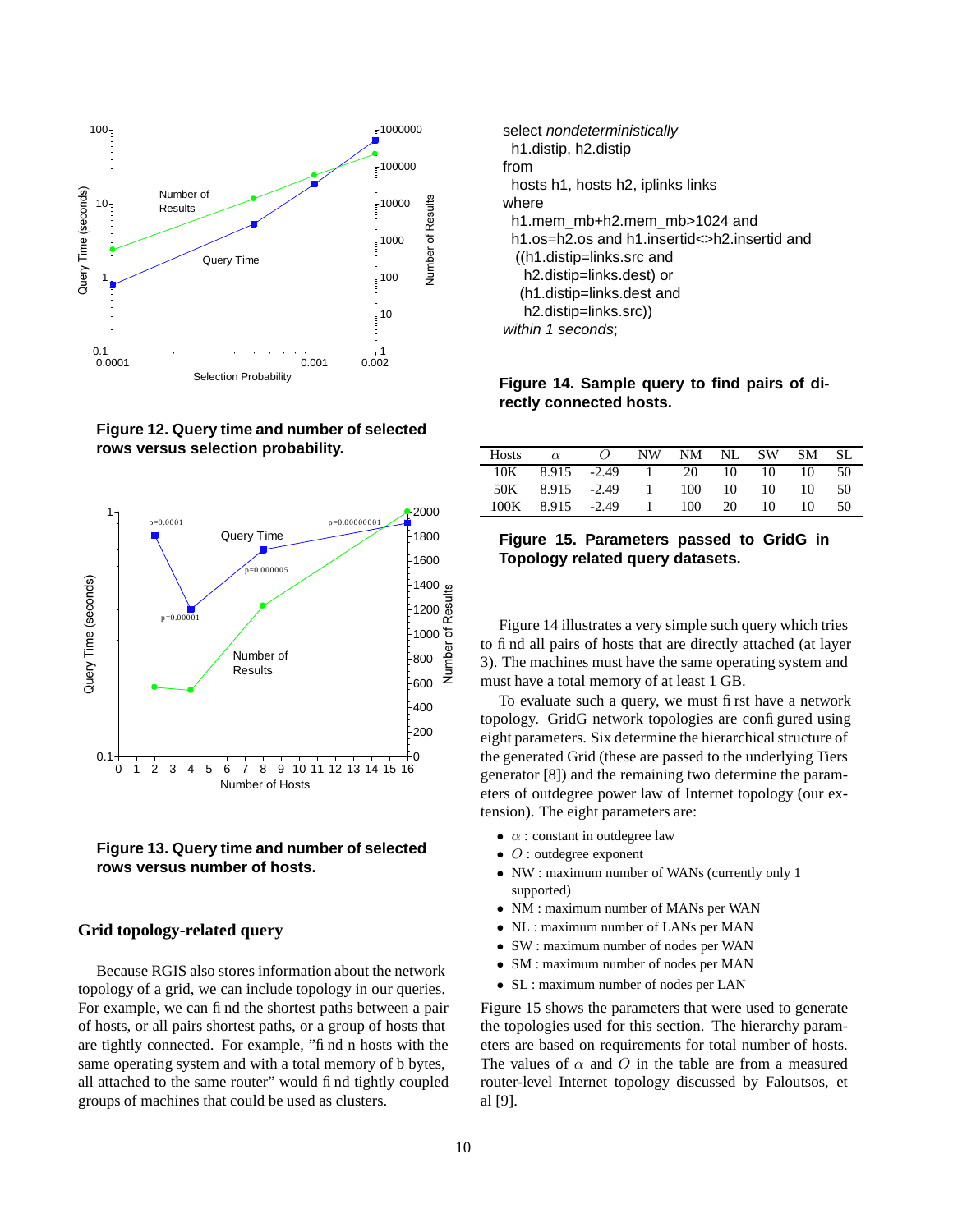

**Figure 16. Query running time versus selection probability.**



**Figure 17. Number of selected rows versus selection probability.**

Figure 16 shows the average query time versus selection probability for different size grids, namely, with 10,000, 50,000 and 100,000 hosts. Figure 17 shows the average result set size for the same parameters. For this range of selection probabilities, query time increases approximately linearly with selection probability, while the result set size increases slightly faster.

These figures provide more evidence that it is possible to use selection probability to trade off between result set size and query time for queries about grids with typical topological and memory size distributions.

### **6 Time-bounded queries**

The evaluation of the previous section showed that selection probability can be used to trade off between the running time of a query and the number of results returned, and that the result set would vary from query to query. However, as described in Section 4, nondeterministic queries in RGIS are also time-bounded. RGIS implements these deadlines using three techniques, although this part of the system continues to evolve.

The first technique is *hard-limiting*. The query manager/rewriter starts the query as a child process or thread. The child is then allowed to run until the deadline is exceeded. If it completes before that time, it returns the result set to the parent which returns them to the caller. If it runs out of time, it is killed and no result set is returned. Hard-limiting can be used in conjunction with the other techniques.

The second technique is *climbing*. Here, we initially run the query with a very small selection probability. If no results are returned, the probability is doubled and the query is run again. This happens iteratively until either the deadline is exceeded or a non-null result set is available. Notice that because climbing always issues another query if there is time left, it may overshoot the deadline.

The third technique is *estimation*. Estimation is similar to climbing except that we predict the next query time from the previous query times and then only issue the next query if there is sufficient time remaining. Hence, it is far less likely to overshoot the deadline. Predicting query time in general is a complicated problem that could involve hardware configuration modeling, scheduler modeling, modeling of the database engine, and query analysis. Surprisingly, predicting query time from previous instances of a nondeterministic query run with lower selection probabilities appears to be easier to solve.

We studied several functions (linear, power, polynomial, exponential) for mapping from selection probability to running time. Degree two polynomials worked best for the queries described in the previous section. In our implementation, we monitor each query's time and selection probability. After the first query, we estimate the second query time to be the same as the first. After the first two queries, we do a degree one Lagrange interpolation to estimate the third query time. For the fourth and further queries, we estimate the next query time by applying a degree two Lagrange interpolation polynomial to the previous three query times. Hence, after the first query, we have some model that maps from selection probability to query time. We then use that model to predict if we still have enough time to do next query. If we don't, we terminate. Figure 18 shows this process for the two host query described in the next paragraph, comparing the predicted and actual iterative query times.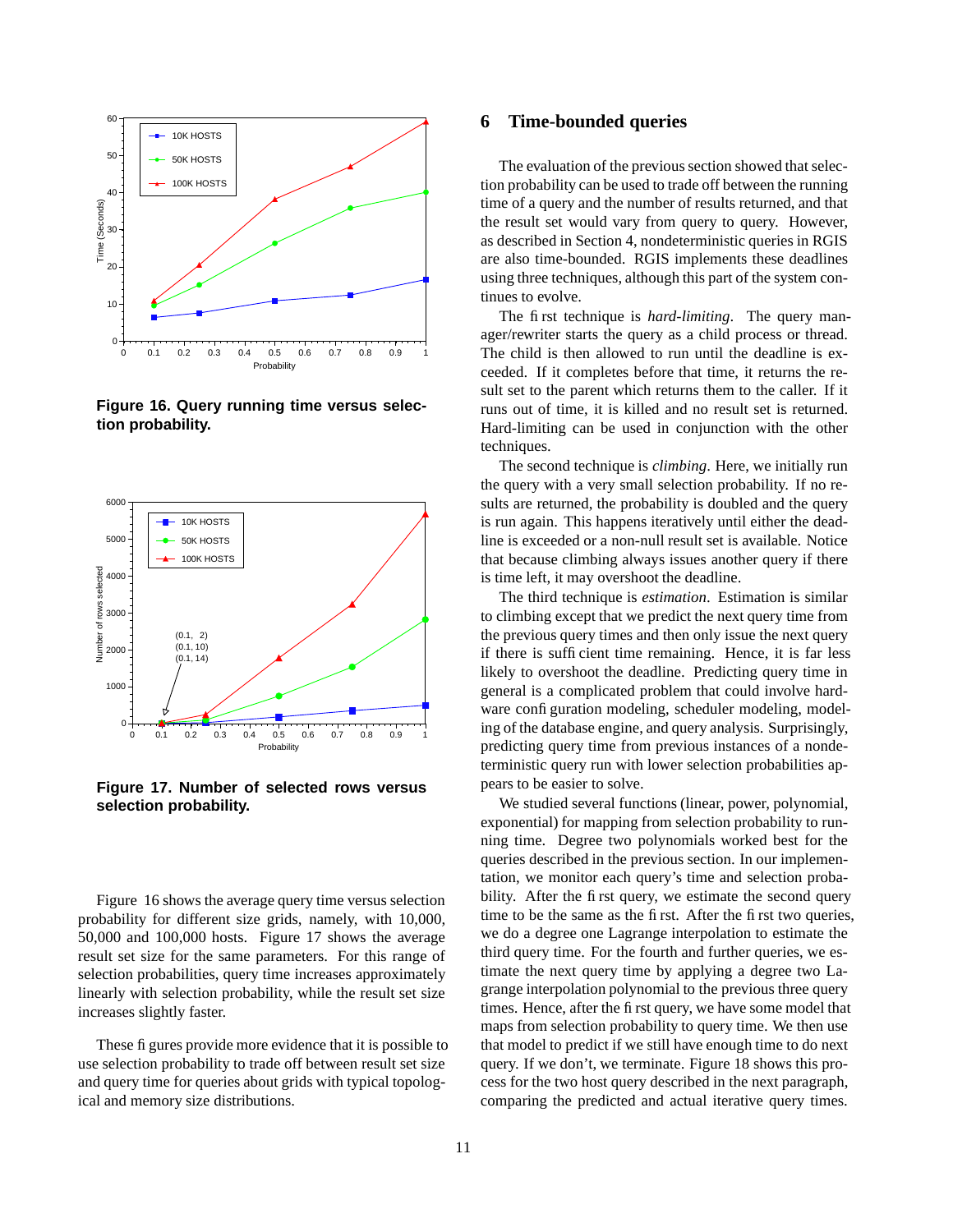

**Figure 18. Prediction accuracy in estimation.**

Because no time limit is supplied, the query runs until the selection probability approaches one. This prediction algorithm works very well for the two and four host queries and other similar joins, but has difficulties with larger joins.

Figure 19 illustrates the performance of these different techniques for a sample query. The query looks for two hosts with a combined total of 600 GB of main memory in a 50,000 host database. Such a combination is very rare, but possible, hence the running time would be quite high for a deterministic version of the query. The only difference between (a), (b), and (c) is the deadline, 1.2, 1.5, and 60 seconds, respectively. Each query is run five times. The Figure illustrates the average, minimum, and maximum running time. Clearly, it is possible to keep the running time close to the deadline using the three techniques. This is also the case for queries that are allowed to run longer, and for queries involving a larger number of hosts. Surprisingly, hard-limiting can lead to missing the deadline by about 0.2 seconds in our system, and this delay is constant in all our experiments. This is largely because terminating a query process can be expensive. Estimation proves effective for four host queries, but has greater difficulty for eight host queries. Currently, we combine hard-limiting with estimation for eight-way and higher joins.

We are also considering a more complex technique in which we derive an analysis query from the user query. The analysis query essentially tests the distribution of significant attributes (e.g., the host memory for our examples) in the input tables, and then estimates the likelihood of these attributes coinciding, assuming that they are randomly distributed. The selection probability would then be set sufficiently higher than this number to insure that a row will be returned with high likelihood. The query would then be run until what is left of the time limit is past.



**Figure 19. Initial evaluation of techniques for time-bounding nondeterministic queries.**

# **7 Conclusions**

We described the RGIS relational grid information service system, focusing on nondeterministic queries, the RGIS mechanism for limiting the running time of queries and their load on the RGIS server. Nondeterministic queries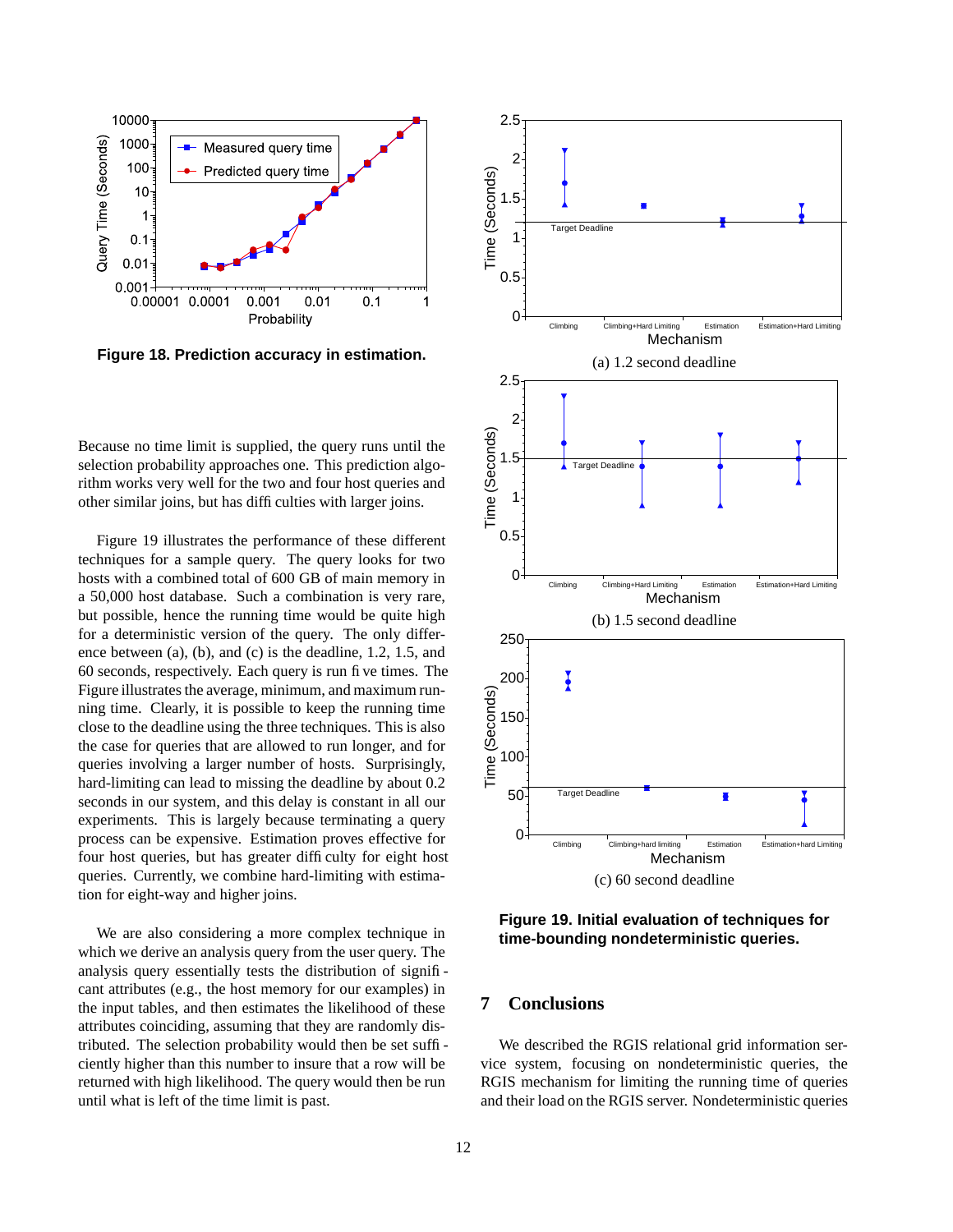are implemented using a combination of query rewriting, schema extensions, indices, and randomness. No changesto the RDBMS are needed. We evaluated the performance of our implementation, populating our database with networks as large as five million hosts. The evaluation showed that a meaningful tradeoff between query processing time and result set size is possible using nondeterministic queries, and that we can use that tradeoff to keep query running time largely independent of query complexity. We then discussed three techniques that we use to time-bound nondeterministic queries and evaluated their performance.

The next major step for RGIS is the integration of the content delivery network scheme for loose replication of RGIS servers described in Section 3 and an evaluation of its effectiveness. We hope to have a release of RGIS available soon at the following URL: http://www.cs.northwestern.edu/∼urgis.

#### **Acknowledgements**

We would like thank Andrew Weinreich, who took the lead in developing the RGIS web and SOAP interfaces, and did a fantastic job.

### **References**

- [1] ADJIE-WINOTO, W., SCHWARTZ, E., BALAKRISHNAN, H., AND LILLEY, J. The design and implementation of an intentional naming system. In *Proceedings of the 17th ACM Symposium on Operating System Principles* (December 199).
- [2] ALBITZ, P., AND LIU, C. *DNS and BIND*. O'Reilly and Associates, Inc., Sebastopol, California, 1992.
- [3] BRIN, S., AND PAGE, L. The anatomy of a large-scale hypertextual Web search engine. *Computer Networks and ISDN Systems 30*, 1–7 (1998), 107–117.
- [4] CAREY, M., AND KOSSMANN, D. On saying "enough already!" in sql. In *ACM SIGMOD Conference* (1997).
- [5] CZAJKOWSKI, K., FITZGERALD, S., FOSTER, I., AND KESSELMAN, C. Grid information services for distributed resource sharing. In *Proceedings of HPDC 2001* (August 2001).
- [6] DINDA, P., AND PLALE, B. A unified relational approach to grid information services. Tech. Rep. GWD-GIS-012-1, Global Grid Forum, February. Informational Draft.
- [7] DINDA, P. A., AND O'HALLARON, D. R. An extensible toolkit for resource prediction in distributed systems. Tech. Rep. CMU-CS-99-138, School of Computer Science, Carnegie Mellon University, July 1999.
- [8] DOAR, M. A better model for generating test networks. In *Proceedings of GLOBECOM '96* (November 1996).
- [9] FALOUTSOS, M., FALOUTSOS, P., AND FALOUTSOS, C. On power-law relationships of the internet topology. In *SIG-COMM* (1999), pp. 251–262.
- [10] FIGUEIREDO, R., DINDA, P. A., AND FORTES, J. A case for grid computing on virtual machines. In *Proceedings of the 23rd International Conference on Distributed Computing Systems (ICDCS 2003)* (May 2003). To Appear.
- [11] FISHER, S. Relational model for information and monitoring. Tech. Rep. Informational Draft GWD-GP-7-1, Grid Forum, 2001.
- [12] FOSTER, I., AND KESSELMAN, C., Eds. *The Grid: Blueprint for a New Computing Infrastructure*. Morgan Kaufmann, 1999.
- [13] FOSTER, I., KESSELMAN, C., NICK, J., AND TUECKE, S. Grid services for distributed system integration. *Computer 35*, 6 (2002).
- [14] FOSTER, I., KESSELMAN, C., AND TUECKE, S. The anatomy of the grid: Enabling scalable virtual organizations. *International Journal of Supercomputer Applications 15* (2001).
- [15] GLOBAL GRID FORUM. Global grid forum web site. http://www.gridforum.org.
- [16] IBM INTERNATIONAL TECHNICAL SUPPORT ORGANIZA-TION. *Understanding LDAP*. IBM Corporation, 1998.
- [17] INTERNATIONAL TELECOMMUNICATION UNION. Information technology – open systems interconnection – the directory: Overview of concepts, models, and services, August 1997.
- [18] LAMPSON, B. W. Designing a global name service. In *4th ACM Symposium on Principles of Distributed Computing* (August 1986).
- [19] LIU, C., AND FOSTER, I. A constraint language approach to grid resource selection. Tech. Rep. TR-2003-07, Department of Computer Science, University of Chicago, March 2003.
- [20] LOWEKAMP, B., O'HALLARON, D. R., AND GROSS, T. R. Topology discovery for large ethernet networks. In *Proceedings of SIGCOMM 2001* (August 2001).
- [21] LU, D., AND DINDA, P. A. Synthesizing realistic computational grids. In *Proceedings of ACM/IEEE SC 2003 (Supercomputing)* (November 2003). To Appear. (In this volume.).
- [22] LU, D., DINDA, P. A., AND SKICEWICZ, J. A. Scoped and approximate queries in a relational grid information service. In *Proceedings of the 4th International Workshop on Grid Computing (Grid 2003)* (November 2003). To Appear.
- [23] OBJECT MANAGEMENT GROUP. The common object request broker: Architecture and specification (version 2.3.1). Tech. rep., Object Management Group, 1999.
- [24] OLKEN, F. *Random Sampling from Databases*. PhD thesis, University of California, Berkeley, 1993.
- [25] PLALE, B., DINDA, P., AND VON LASZEWSKI, G. Key concepts and services of a grid information service. In *Proceedings of the 15th International Conference on Parallel and Distributed Computing Systmes (PDCS 2002)* (2002).